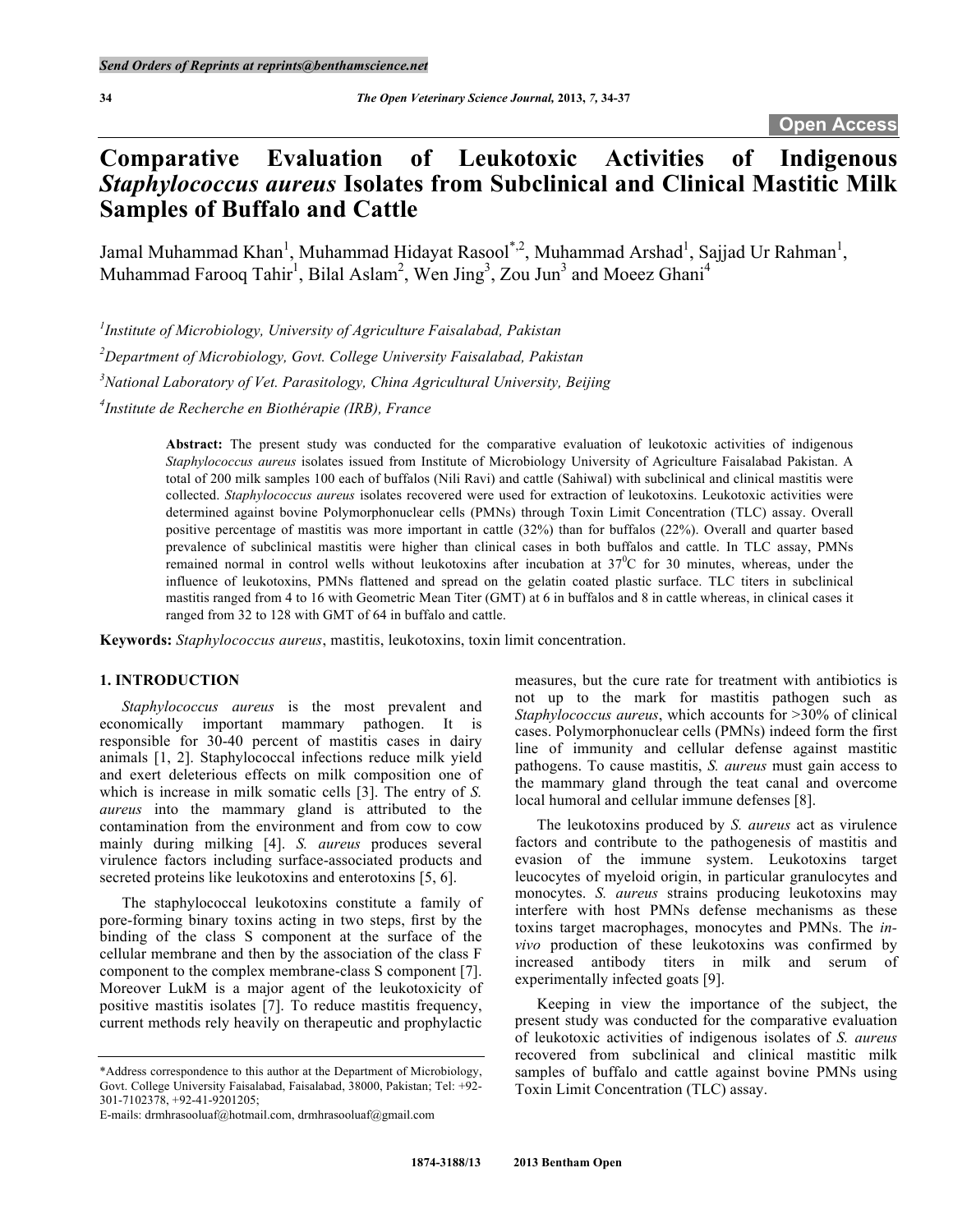## **2. MATERIALS AND METHODS**

#### **2.1. Collection of Milk Samples**

A total of two hundred lactating buffalo and cows (100 each) were selected randomly for the collection of milk samples. All information regarding the health status of animals and previous infection was also recorded. Milk samples were collected after sterilization of teats. Surf Field Mastitis Test (SFMT) was carried out for detection of mastitis according to the method described by Muhammad [10]. About 10 ml of milk was collected in sterile test tubes from positive quarters in the middle of collection.

### **2.2. Isolation and Identification of** *Staphylococcus aureus*

The collected milk samples were inoculated on Staph. 110<sup>®</sup> agar medium (Oxoid UK) and. incubated at 37<sup>°</sup>C for 24-48 hours for the isolation of *Staphylococcus aureus.* The cultural & colony characteristics were recorded and Gram's staining was performed for the microscopic identification through shape, arrangement and staining character. Blood agar (Difco USA) was used for the evaluation of hemolytic properties of *S. aureus* and biochemical tests including catalase & coagulase tests were performed for the confirmation of isolates.

### **2.3. Production and Extraction of Leukotoxins**

The indigenous *S. aureus* isolates were cultured in Brain Heart Infusion (BHI) broth (Difco USA) overnight at 37°C with vigorous shaking at 150 rpm to promote luxuriant production of toxins. The test tubes containing BHI broth with bacterial growth were centrifuged at 9000 *x q* for 30 min and culture supernatants suspected to contain *S. aureus* leukotoxins were filtered using 0.45 µm pore size filters. The filtered leukotoxins were stored at -20 $\mathrm{^{\circ}C}$  for further use [7].

# **2.4. Isolation of Bovine Polymorphonuclear Cells (PMNs)**

The isolation of Polymorphonuclear cells (PMNs) was carried out according to the method described by Carlson and Kaneko [11]. A 10 ml bovine blood was collected in sterile test tube having EDTA (Vacutainer™). The selected animal for the collection of blood was treated with antiparasitic drug (Ivermectin 6 ml) to reduce the number of eosinophils in blood. The anticoagulant added blood was centrifuged at 8000 *x g* for 10 min at room temperature. The WBCs collected from buffy coat containing residual RBCs were suspended in hypotonic solution in 3:1 ratio and gently rotated for the lysis of RBCs. Suspension was centrifuged at 100 *x g* for 5 min and pellet containing cells was washed using Hank's Balanced Salt Solution (HBSS) and supernatant was discarded. The pellet was finally suspended in 5 ml of RPMI-1640 medium without sodium carbonate supplemented with  $0.1\%$  (w/v) gelatine (Difco USA) and 20mM HEPES. The viability of cells was observed by trypan blue dye and final volume of  $2x10^6$ cells/ml was adjusted [7].

# **2.5. Toxin Limit Concentration (TLC) Assay**

The wells of 96-well flat-bottom microtiteration plate (Titertek UK) were coated with 0.5% gelatine (Difco USA) in water for 15 minutes at  $37^{\circ}$ C. Serial two fold dilutions of crude leukotoxins in PBS were distributed in all the wells along with a control (culture medium without toxins). To every well, 20µl of PMNs suspension was added and the

plate was incubated at  $37^0C$  for 30 min. The shape of PMNs was then examined under an inverted microscope. The last dilution inducing the spreading of more than 95% PMNs was taken as the end point and the TLC titer was the inverse of this dilution [7]. The Geometric Mean Titer (GMT) of TLC titers of leukotoxins isolated from buffalos and cattle in subclinical and clinical cases of mastitis were determined.

# **3. RESULTS**

Milk samples were collected randomly from buffalo and cattle of different ages and stages of lactation from in and around Faisalabad Pakistan. The Surf Field Mastitis (SFM) test was applied for the detection of subclinical and clinical mastitis. Out of 100 cattle examined, the overall positive percentage of mastitis was 32% with 17% cases of subclinical and 15% of clinical mastitis. Similarly, out of 100 buffalo examined, the overall positive percentage of mastitis was 22% with 13% cases of subclinical and 9% of clinical mastitis. A total of 400 quarters were examined in each of buffalo and cattle separately. The quarter based prevalence of mastitis was recorded same (12.5%) in buffalo as well as in cattle. The prevalence of quarter based subclinical and clinical mastitis in cattle was found to be  $8\%$ and 4.5%, respectively. Similarly, in buffalo quarter based prevalence of mastitis in subclinical and clinical conditions was 8.5% and 4%, respectively.

The mastitic milk samples from buffalo and cattle were processed further for the isolation of *S. aureus*. After inoculation of 50 positive milk samples each from buffalo and cattle on Staph 110 agar medium, 45 (90%) samples in case of cattle and 42 (84%) in buffalo showed growth. Smooth, circular, raised and golden yellow colonies of Staphylococci with 1-2 mm diameter were observerd. On Gram's staining, G+ve cocci with grapes like appearance were found. All the isolates on Staph 110 agar medium showed haemolytic properties with pin head, convex colonies of 1-2 mm diameter when inoculated on to the blood agar plates. The positive results of catalase and coagulase tests confirmed the presence of *S. aureus.*

For the production of leukotoxins from indigenous isolates, Brain Heart Infusion (BHI) broth was used. Leukotoxins were extracted in crude form 8 isolates of subclinical and 15 isolates of clinical mastitis. Polymorphonuclear cells (PMNs) were isolated from bovine blood and viability tested using trypan blue dye. The cell suspension with more than 95% viability were maintained at  $2x10^6$ cells/ml and used in Toxin Limit Concentration (TLC) assay.

To determine the toxic effects of crude leukotoxins on bovine PMNs, the TLC assay was performed. After 30 minutes of incubation at  $37^{\circ}$ C, the shape of PMNs was examined with an inverted microscope. Under the influence of leukotoxins, PMNs flattened and spread on the gelatin coated plastic surface whereas in control well without toxins, the cells remained normal as shown in Figs. (**1**, **2**). The TLC titers of leukotoxins extracted out of *S. aureus* isolates recovered from subclinical mastitic cases of buffalo and cattle ranged from 4 to 16 with GMT of 6 in buffalo and 8 in cattle, whereas, the TLC titers of clinical mastitic cases of buffalo and cattle ranged from 32 to 128 with same GMT of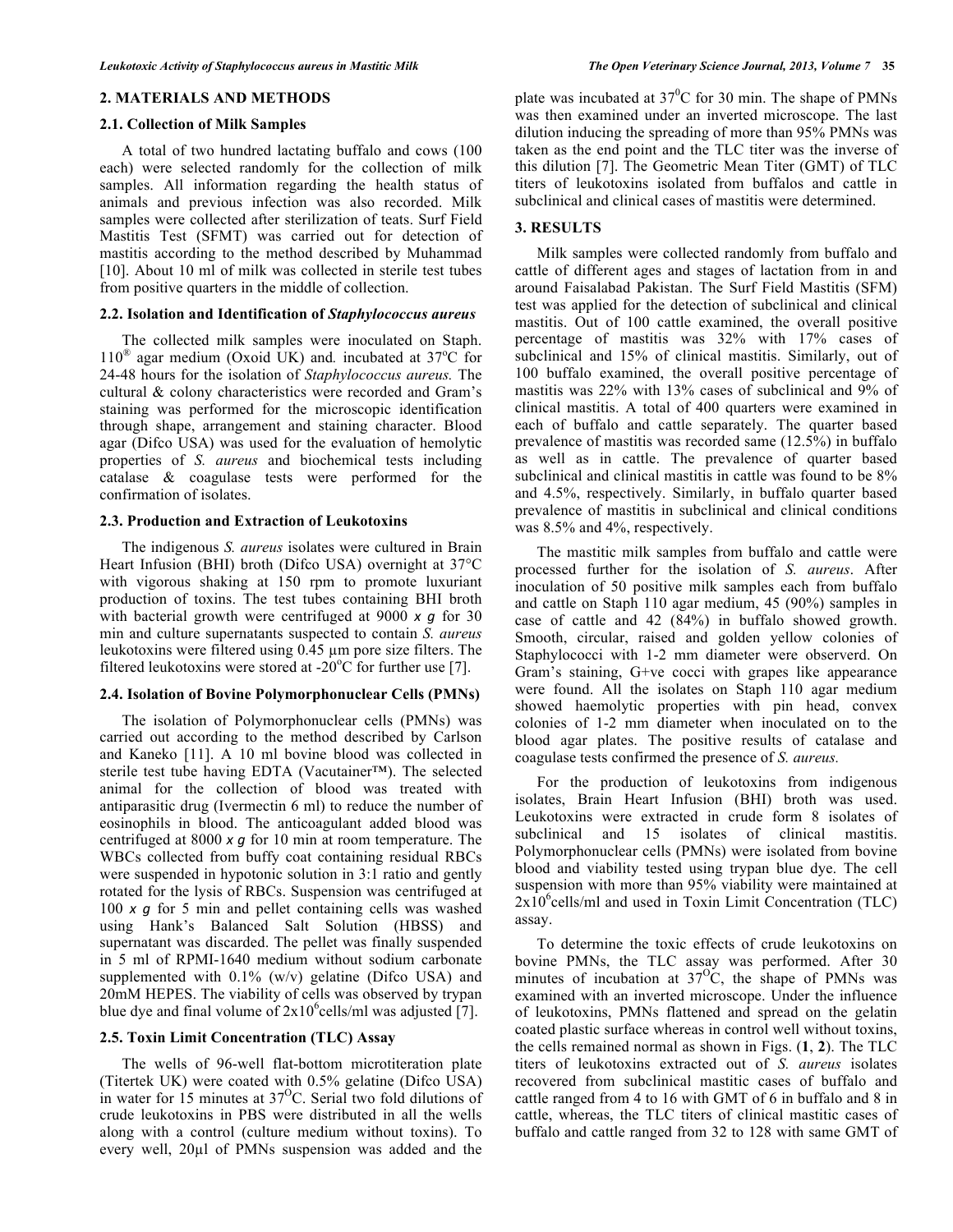64. The comparative GMT of buffalo and cattle in clinical cases of mastitis are shown in Fig. (**3**).



**Fig. (1).** The intact monolayer of bovine PMNs after 30 minutes of incubation at  $37^{\circ}$ C in the absence of leukotoxins (200X).



**Fig. (2).** The spreading of bovine PMNs after 30 minutes of incubation at  $37^{\circ}$ C with crude leukotoxins (200X).



**Fig. (3).** Comparative GMTs of Toxin Limit Concentration (TLC) titers of leukotoxins extracted from Subclinical Mastitis (SCM) and Clinical Mastitis (CM) cases of buffalo and cattle.

#### **4. DISCUSSION**

Mastitis is the most prevalent and economically important disease of dairy animals throughout the World. This disease complex is the out-come of interaction of multiple factors. These factors are associated with the host, the pathogen and the environment. Among the pathogens, *Staphylococcus aureus* is the most common cause of bovine mastitis and is responsible for the main economic loss to dairy industry [12, 13]. Bicomponent leukotoxins are known to be secreted by some strains of mastitis causing *S. aureus* but information on the prevalence of leukotoxins secreted by indigenous isolates and their level of toxicity in subclinical

and clinical cases of mastitis are not available in Pakistan. This prompted us to conduct the present study for the first time in the country to gain some information on the comparative leukotoxic activity of indigenous *S. aureus* isolates.

Out of 100 collected milk samples each from buffalo and cattle, the overall prevalence of mastitis was found to be higher in cattle (32%) than buffalos (22%). However, among the total positive cases, the prevalence of subclinical cases was higher than clinical cases of mastitis. Similarly, quarter based prevalence of mastitis was also higher in subclinical than clinical cases both in buffalo and cattle as shown in the results. These findings are in line with the work of Dhakal *et al*. [13] who also reported that the mastitis caused by *S. aureus* tends to become subclinical and chronic and has a low response to conventional antibiotic therapy due to its intracellular localization in the mammary gland *i.e.* epithelial cells. The prevalence of *S. aureus* isolates from mastitic milk samples was more in cattle (90%) than buffalo (84%) which indicates more susceptibility of cattle towards *S. aureus*  based mastitis than buffalo. The results of isolation, identification and biochemical characterization of indigenous *S. aureus* isolates were also similar to those of Costa *et al*. [14].

Brain Heart Infusion (BHI) medium was used for the luxuriant production of leukotoxins from indigenous isolates. The same medium was also used by Rainard *et al*. [14] for the isolation and purification of leukotoxins. The culture supernatants containing crude extracts of leukotoxins were used to determine their toxicity against bovine PMNs. The bovine PMNs are mainly granulocytes (95%) particularly neutrophils as also described by Rainard *et al*. [7]. These are the main phagocytic cells present in milk. The intact monolayer of PMNs in control well without the addition of leukotoxins after 30 minutes of incubation at  $37^{\circ}$ C was found to be round and refractile when observed through inverted microscope. Prévost *et al*. [15] also had similar findings. They described a remarkable change in the shape of PMNs when come out of blood and enter milk. In milk, PMNs start ingesting milk fat particles and casein which ultimately results in the formation of membrane bounded intracellular vacuoles. This internalization of cell membrane results in the loss of pseudopodia and cell rounding.

Under the influence of leukotoxins, PMNs started to spread and flattened which showed their toxicity towards PMNs. As the concentration of leukotoxins decreased with increasing two fold serial dilutions in TLC assay, the leukotoxicity also decreased and PMNs remained round. The highest dilution which spread more than 95% PMNs was taken as the end point and it's reciprocal as TLC titer. All these findings are in conformity with the work of Rainard *et al*. [7]. The results of TLC titers showed that leukotoxins extracted from indigenous *S. aureus* isolates were equally toxic in case of buffalo as well as cattle as similar TLC titers with almost similar GMTs were obtained in both. However there was a significant difference in their leukotoxicity in terms of GMT of TLC titers among subclinical and clinical cases of mastitis. The GMTs were 6 to 8 in subclinical whereas 64 in clinical mastitic cases.

It may be concluded from the present study that the leukotoxins were more toxic to bovine PMNs in clinical